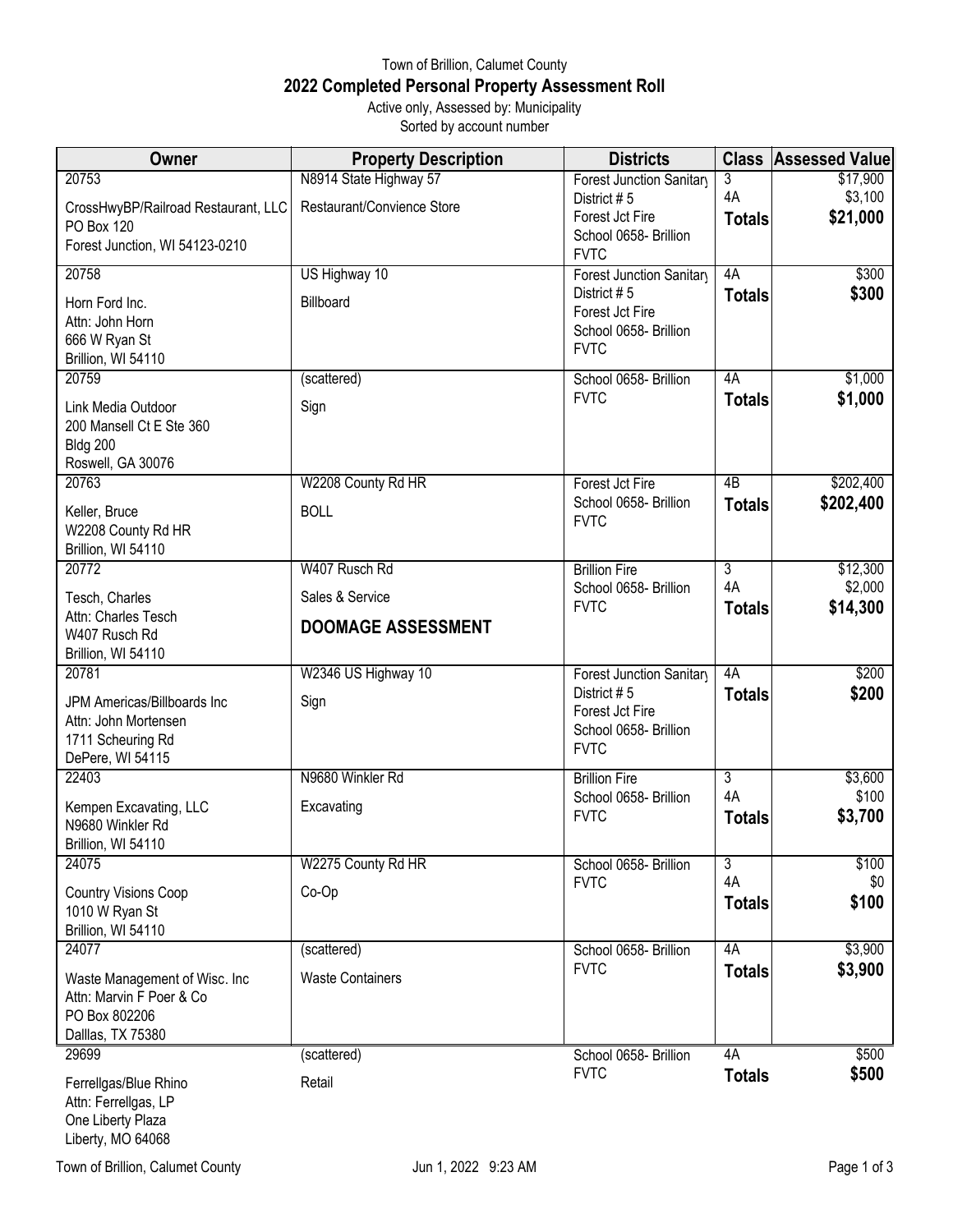| Owner                                                                                                                          | <b>Property Description</b> | <b>Districts</b>                                                       | <b>Class</b>        | <b>Assessed Value</b> |
|--------------------------------------------------------------------------------------------------------------------------------|-----------------------------|------------------------------------------------------------------------|---------------------|-----------------------|
| 30241                                                                                                                          | (scattered)                 | School 0658- Brillion                                                  | 4A                  | \$7,000               |
| Lamar Advertising of Green Bay<br>PO Box 66338                                                                                 | Billboard                   | <b>FVTC</b>                                                            | <b>Totals</b>       | \$7,000               |
| Baton Rouge, LA 70896                                                                                                          |                             |                                                                        |                     |                       |
| 30243                                                                                                                          | (scattered)                 | School 0658- Brillion                                                  | 4A                  | \$4,100               |
| DISH Network, L.L.C.<br>PO Box 6623<br>Englewood, CO 80155                                                                     | Satellite TV                | <b>FVTC</b>                                                            | <b>Totals</b>       | \$4,100               |
| 31427                                                                                                                          | W1825 Rusch Rd              | Forest Jct Fire                                                        | $\overline{3}$      | \$900                 |
|                                                                                                                                | Electrician                 | School 0658- Brillion                                                  | 4A                  | \$1,100               |
| Ag Electrical Services, LLC<br>W1825 Rusch Rd<br>Brillion, WI 54110                                                            | <b>DOOMAGE ASSESSMENT</b>   | <b>FVTC</b>                                                            | <b>Totals</b>       | \$2,000               |
| 31635                                                                                                                          | N8890 State Highway 57      | Forest Junction Sanitary                                               | $\overline{3}$      | \$1,800               |
| Prestige Auto Sales<br>Attn: Jeff Meulemans<br>N8890 State Hwy 57<br>Brillion, WI 54110                                        | Auto Retail                 | District #5<br>Forest Jct Fire<br>School 0658- Brillion<br><b>FVTC</b> | <b>Totals</b>       | \$1,800               |
| 31863                                                                                                                          | N8926 State Highway 57      | Forest Junction Sanitary                                               | $\overline{3}$      | \$100                 |
| Creamery Gifts, Crafts & Antiques<br>Attn: Eileen Rueden<br><b>PO Box 200</b><br>Forest Junction, WI 54123-0200                | Retail                      | District #5<br>Forest Jct Fire<br>School 0658- Brillion<br><b>FVTC</b> | <b>Totals</b>       | \$100                 |
| 31865                                                                                                                          | N8926 State Highway 57      | Forest Junction Sanitary                                               | 3                   | \$1,100               |
| VanDeLoo & Associates<br>Attn: Thomas VanDeLoo<br>PO Box 200<br>Forest Junction, WI 54123-0200                                 | <b>Financial Services</b>   | District #5<br>Forest Jct Fire<br>School 0658- Brillion<br><b>FVTC</b> | <b>Totals</b>       | \$1,100               |
| 32301                                                                                                                          | (scattered)                 | School 0658- Brillion                                                  | $\overline{3}$      | \$1,900               |
| DirecTV, LLC<br>PO Box 2789<br>Addison, TX 75001                                                                               | Satellite TV                | <b>FVTC</b>                                                            | <b>Totals</b>       | \$1,900               |
| 32707                                                                                                                          | W797 County Rd K            | <b>Brillion Fire</b>                                                   | 4A                  | \$200                 |
| Jewel's Body Shop<br>W797 County Rd K<br>Brillion, WI 54110                                                                    | Auto Body Repair            | School 0658- Brillion<br><b>FVTC</b>                                   | <b>Totals</b>       | \$200                 |
| 32709                                                                                                                          | W2265 Keller St             | Forest Junction Sanitary                                               | 3                   | \$2,800               |
| Schmidt Building & Equipment LLC<br>Attn: Dean M Birschbach<br>W2265 Keller St<br>Forest Junction, WI 54110                    | Construction                | District #5<br>Forest Jct Fire<br>School 0658- Brillion<br><b>FVTC</b> | 4A<br><b>Totals</b> | \$1,000<br>\$3,800    |
| 32711                                                                                                                          | (scattered)                 | School 0658- Brillion                                                  | 4A                  | \$1,200               |
| Advanced Disposal Services Solid Wast<br>Midwest<br>Attn: Marvin F. Poer and Company<br>PO Box 802206<br>Dallas, TX 75380-2206 | <b>Waste Containers</b>     | <b>FVTC</b>                                                            | <b>Totals</b>       | \$1,200               |